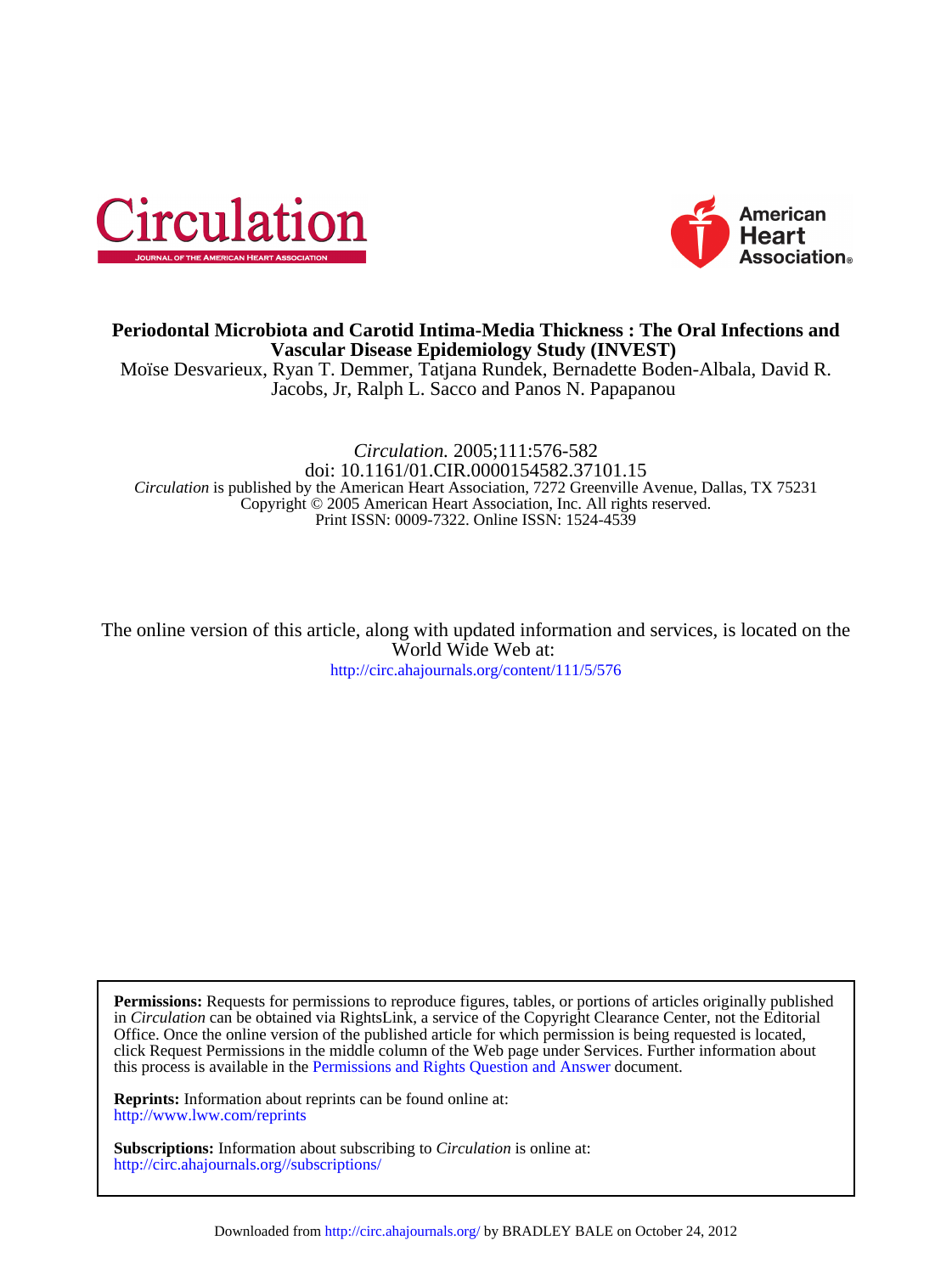# **Periodontal Microbiota and Carotid Intima-Media Thickness**

# **The Oral Infections and Vascular Disease Epidemiology Study (INVEST)**

Moïse Desvarieux, MD, PhD; Ryan T. Demmer, MPH; Tatjana Rundek, MD, PhD; Bernadette Boden-Albala, DrPH; David R. Jacobs, Jr, PhD; Ralph L. Sacco, MD, MS; Panos N. Papapanou, DDS, PhD

*Background*—Chronic infections, including periodontal infections, may predispose to cardiovascular disease. We investigated the relationship between periodontal microbiota and subclinical atherosclerosis.

*Methods and Results*—Of 1056 persons (age  $69\pm9$  years) with no history of stroke or myocardial infarction enrolled in the Oral Infections and Vascular Disease Epidemiology Study (INVEST), we analyzed 657 dentate subjects. Among these subjects, 4561 subgingival plaque samples were collected (average of 7 samples/subject) and quantitatively assessed for 11 known periodontal bacteria by DNA-DNA checkerboard hybridization. Extensive in-person cardiovascular risk factor measurements, a carotid scan with high-resolution B-mode ultrasound, white blood cell count, and C-reactive protein values were obtained. In 3 separate analyses, mean carotid artery intima-media thickness (IMT) was regressed on tertiles of (1) burden of all bacteria assessed, (2) burden of bacteria causative of periodontal disease (etiologic bacterial burden), and (3) the relative predominance of causative/over other bacteria in the subgingival plaque. All analyses were adjusted for age, race/ethnicity, gender, education, body mass index, smoking, diabetes, systolic blood pressure, and LDL and HDL cholesterol. Overall periodontal bacterial burden was related to carotid IMT. This relationship was specific to causative bacterial burden and the dominance of etiologic bacteria in the observed microbiological niche. Adjusted mean IMT values across tertiles of etiologic bacterial dominance were 0.84, 0.85, and 0.88 (P=0.002). Similarly, white blood cell values increased across tertiles of etiologic bacterial burden from 5.57 to 6.09 and 6.03 cells  $\times 10^9$ /L (*P*=0.01). C-reactive protein values were unrelated to periodontal microbial status (*P*=0.82). *Conclusions*—Our data provide evidence of a direct relationship between periodontal microbiology and subclinical atherosclerosis. This relationship exists independent of C-reactive protein. **(***Circulation***. 2005;111:576-582.)**

**Key Words:** infection  $\blacksquare$  inflammation  $\blacksquare$  atherosclerosis  $\blacksquare$  epidemiology  $\blacksquare$  carotid arteries

A number of epidemiological studies have reported a<br>relationship between periodontal disease and vascular disease. $1-4$  The relationship is contextually consistent with other studies implicating chronic infections with vascular disease.5,6 It is also biologically plausible and supported by existing data on transient bacteremia and elevated inflammatory markers in patients with periodontitis.<sup>7-9</sup> However, previous reports of the relationship between periodontal disease and vascular disease have relied on surrogate markers of exposure. Those indirect measures have been either clinical (such as pocket depth and attachment loss<sup>10,11</sup> or dental indices),<sup>1,12</sup> radiographic (bone loss),<sup>2,13</sup> or based on extent of tooth loss4,14 or self-reported periodontal status.3 None of the studies have directly examined the microbiology of periodontal infection. Furthermore, most studies have reported on

clinical events, whereas only a few $4-6.11$  have reported on underlying subclinical mechanisms, such as atherosclerosis.

The Oral Infections and Vascular Disease Epidemiology Study (INVEST) was specifically designed to study the hypothesis that periodontal infections predispose to accelerated progression of carotid atherosclerosis and incidence of stroke, myocardial infarction, and cardiovascular disease death. The study assessed several microbes obtained from the subgingival environment adjacent to selected teeth, namely, all those known to be etiologically related to periodontitis and a selection of those of which the etiologic significance is neutral or not established. In this report, we investigated whether, among the microbes assayed, carotid intima-media thickness (IMT) correlated cross-sectionally with (1) the cumulative microbiological burden in the periodontium; (2)

*Circulation* is available at http://www.circulationaha.org DOI: 10.1161/01.CIR.0000154582.37101.15

Received August 9, 2004; revision received October 25, 2004; accepted October 29, 2004.

From the Division of Epidemiology (M.D., R.T.D., D.R.J.), School of Public Health, and Department of Medicine (M.D.), Medical School, University of Minnesota, Minneapolis, Minn; Departments of Neurology (T.R., B.B.-A., R.L.S.), Columbia University College of Physicians and Surgeons and Sociomedical Sciences (B.B.-A.) and Epidemiology (M.D., R.L.S.), Mailman School of Public Health, Columbia University, New York, NY; and Division of Periodontics (P.N.P.), Columbia University School of Dental and Oral Surgery, New York, NY.

Reprint requests to Moïse Desvarieux, MD, PhD, 1300 South Second St, Suite 300, Minneapolis, MN 55454. E-mail Desvarieux@epi.umn.edu © 2005 American Heart Association, Inc.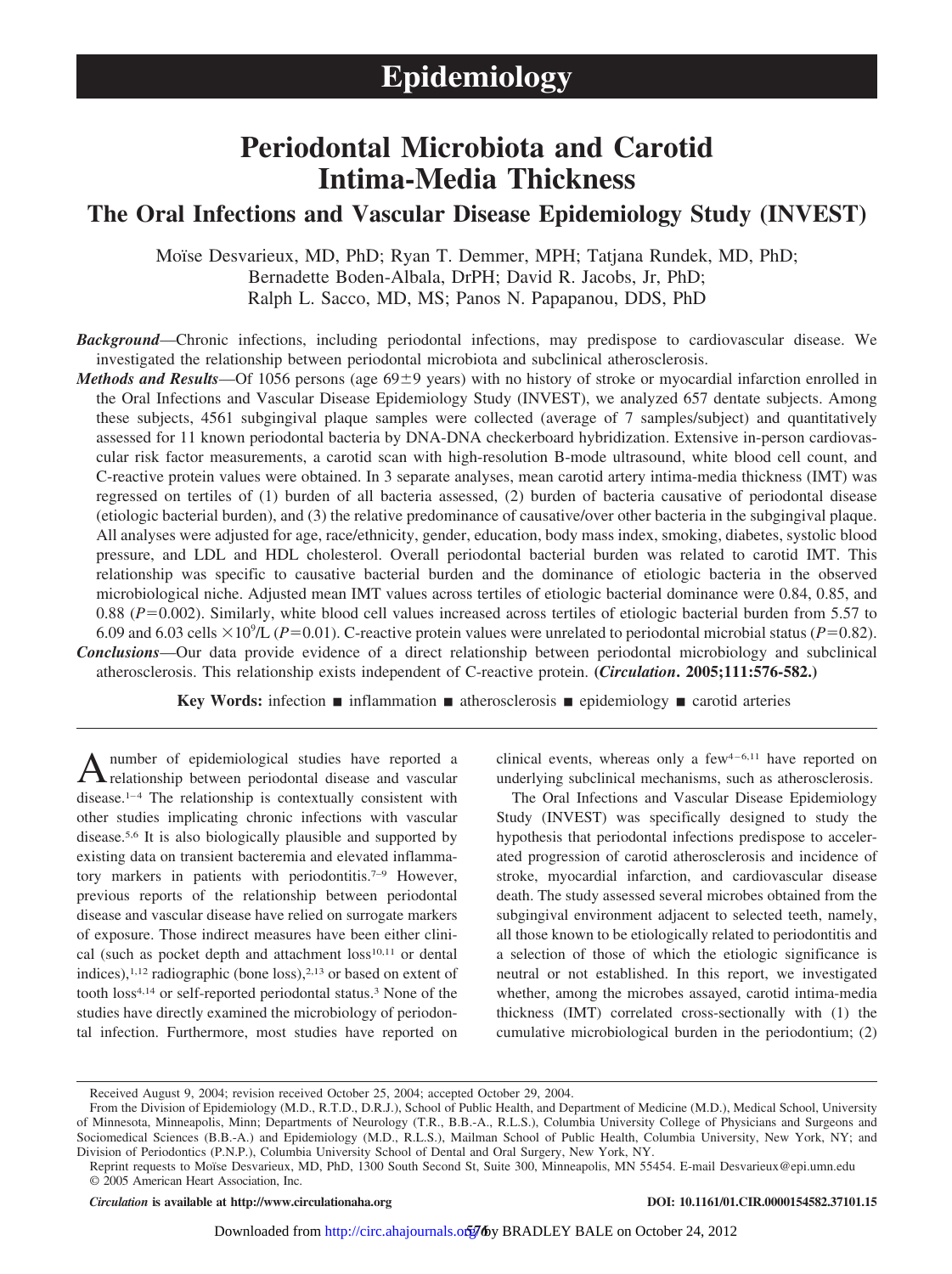specifically, the organisms causally associated with periodontal disease; and (3) the microbial dominance of these causal organisms in relation to other organisms of the ecological niche. Our a priori hypothesis was that those bacteria causally related to periodontitis would relate to increasing IMT, whereas the others would not, thereby buttressing the specificity of the infectious component of periodontal disease in atherosclerosis. The present study also paid particular attention to the assessment of social and cardiovascular risk factors identified as potential confounders in other studies, as described previously.4

#### **Methods**

INVEST is a randomly sampled prospective, population-based cohort study investigating the relationship between oral infections, carotid atherosclerosis, and stroke. Details of this study have been published previously.4 Briefly, 1056 subjects were randomly selected from Northern Manhattan, an area between 145th Street and 218th Street bordered westward by the Hudson River and separated eastward from the Bronx by the Harlem River. Hispanics, blacks, and whites live together in this area and have similar access to medical care. The selection process was derived from the Northern Manhattan Study (NOMAS), in which patients are also enrolled.15

Eligibility criteria for INVEST are as follows: (1) Hispanic, black, or white resident  $(>3$  months) of Northern Manhattan (zip codes 10031, 10032, 10033, 10034, and 10040); (2) contacted by randomdigit dialing among households with a telephone (all eligible invited); (3) age 55 years or older at time of first in-person assessment; (4) no baseline history of stroke, myocardial infarction, or chronic inflammatory conditions such as systemic lupus erythematosus, Lyme disease, gonococcal arthritis, or bacterial endocarditis; and (5) ability to come to the clinic.

A total of 1056 participants were enrolled at baseline, of whom 841 were dentate. Carotid ultrasonography and subgingival plaque samples were available for 737 subjects. Another 80 patients were excluded from multivariate analyses because of missing information on body mass index (BMI;  $n=7$ ), smoking ( $n=15$ ), systolic blood pressure  $(n=2)$ , LDL cholesterol  $(n=60)$ , HDL cholesterol  $(n=57)$ or diabetes (n-2); some patients lacked several variables. Therefore, 657 patients were included in the final analyses, representing 78% of the dentate patients. This report is restricted to the dentate subjects because subgingival plaque collection requires the presence of teeth. The institutional review boards approved the study, and all subjects provided informed consent.

#### **Dental History and Oral Examination**

Details of the oral examination have been described previously.4 Briefly, subjects were interviewed and underwent a complete examination of the oral cavity administered by trained, calibrated dental examiners. Tooth brushing and flossing were recorded as times/day and times/week respectively. Assessment of periodontal status for all teeth present included presence/absence of dental plaque and bleeding on probing, probing depth, and location of the gingival margin in relation to the cementoenamel junction measured in millimeters at 6 sites per tooth (mesiobuccal, midbuccal distobuccal, mesiolingual, midlingual, and distolingual) with a UNC-15 manual probe (Hu-Friedy).

#### **Oral Plaque Collection and Laboratory Processing**

#### *Subgingival Plaque Samples*

A maximum of 8 subgingival plaque samples (mean 7; median 8) were collected from each subject. To avoid the biased collection of samples from the most diseased sites, samples were collected from the 2 most posterior teeth in each quadrant as available (mesiopalatal sites in the maxilla and mesiobuccal sites in the mandible). A total of 5369 bacterial plaque samples were collected and processed. Because of missing covariate data described previously, 4561 samples were analyzed in the present report.

Plaque samples were collected by the use of sterile Gracey curettes. The curette was inserted into the pocket until its base was reached, and subgingival plaque was collected by a single scaling stroke. The collected plaque mass from each site was transferred into an individual Eppendorf tube containing  $200 \mu L$  of sterile T-E buffer (10 mmol/L Tris HCl, 1.0 mm EDTA, pH 7.6). The tubes were immediately transferred into the laboratory, and the plaque pellet was resuspended and subjected to a vigorous vortex, and 200  $\mu$ L of a 0.5-mol/L NaOH solution was added. The samples were kept at 4°C until immobilization onto nylon membranes (see below), within a few days of sample collection.

#### **Checkerboard DNA-DNA Hybridizations**

Digoxigenin-labeled, whole genomic probes were prepared by random priming with the High-Prime labeling kit (Roche/Boehringer-Mannheim) from the following microbial strains selected to include species currently considered to be (1) etiologically linked with periodontal diseases or frequently encountered in pathological periodontal conditions16,17 (*Porphyromonas gingivalis* [ATCC 33277], *Tannerella forsythensis* [ATCC 43037], *Actinobacillus actinomycetemcomitans* [ATCC 43718], and *Treponema denticola* [ATCC 35404]); (2) putatively associated with periodontal disease16 (*Prevotella intermedia* [ATCC 25611], *Fusobacterium nucleatum* [ATCC 10953], *Micromonas micros* [ATCC 33270], *Campylobacter rectus* [ATCC 33238], and *Eikenella corrodens* [ATCC 23834]); and (3) primarily associated with healthy periodontal conditions17 (*Veillonella parvula* [ATCC 10790] and *Actinomyces naeslundii* [ATCC 49340]).

Analysis of subgingival plaque samples was performed according to the checkerboard DNA-DNA hybridization method.16 The sensitivity and specificity of whole genomic probes constructed as above have been described previously,<sup>17</sup> and a comparison between checkerboard hybridization and culture in the identification of subgingival microbiota has been published by our group.18 In brief, the samples were boiled for 5 minutes, neutralized, transferred onto nylon membranes by means of a Minislot device (Immunetics), and immobilized by UV light and baking at 120°C. After 2 hours of prehybridization, the DNA probes were allowed to hybridize overnight with the immobilized plaque DNA in a Miniblotter device (Immunetics) at 42°C. After a series of stringency washes, hybrids were detected by application of an anti-digoxigenin antibody conjugated with alkaline phosphatase and incubation with an appropriate chemiluminescent substrate (CSPD, Roche/Boehringer-Mannheim). Evaluation of the chemiluminescence signal was performed in a LumiImager workstation equipped with a charge-coupled device (CCD) camera (Roche/Boehringer-Mannheim) by comparing the obtained signals with the ones generated by pooled standard samples containing  $10^6$  or  $10^5$  of each of the species. Standard curves were generated for each species by means of LumiAnalyst software, and the obtained chemiluminescent signals were ultimately transformed into bacterial counts and exported into Excel files (Microsoft). The lower detection level of the method is between  $10<sup>3</sup>$  and  $10<sup>4</sup>$  bacterial cells.

# **C-Reactive Protein and White Blood Cell Measurements**

C-reactive protein (CRP) measurements were performed at the University of Vermont.19 The assay range is 0.175 to 1100 mg/L. CRP was available on 538 (82%) of the analyzed patients. White blood cells (WBCs) were measured with automated cell counters via standard techniques (Coulter STK-R and Coulter STK-S, Coulter Electronics, and Sysmex SE-9500, TOA Medical Electronics).20 WBC counts were available for 611 analyzed patients (93%).

#### **Assessment of Carotid IMT**

#### *Carotid IMT Scanning Protocol*

The carotid IMT protocol consisted of scanning the carotid arteries longitudinally in the 3 segments, using the lateral extent of each carotid segment as defined relative to the tip of the flow divider, which is normally the most clearly defined anatomic reference in the proximity of the carotid bifurcation. The carotid segments were defined as follows: (1) near and far wall of the segment extending from 10 to 20 mm proximal to the tip of the flow divider into the common carotid artery; (2) near and far wall of the carotid bifurcation beginning at the tip of the flow divider and extending 10 mm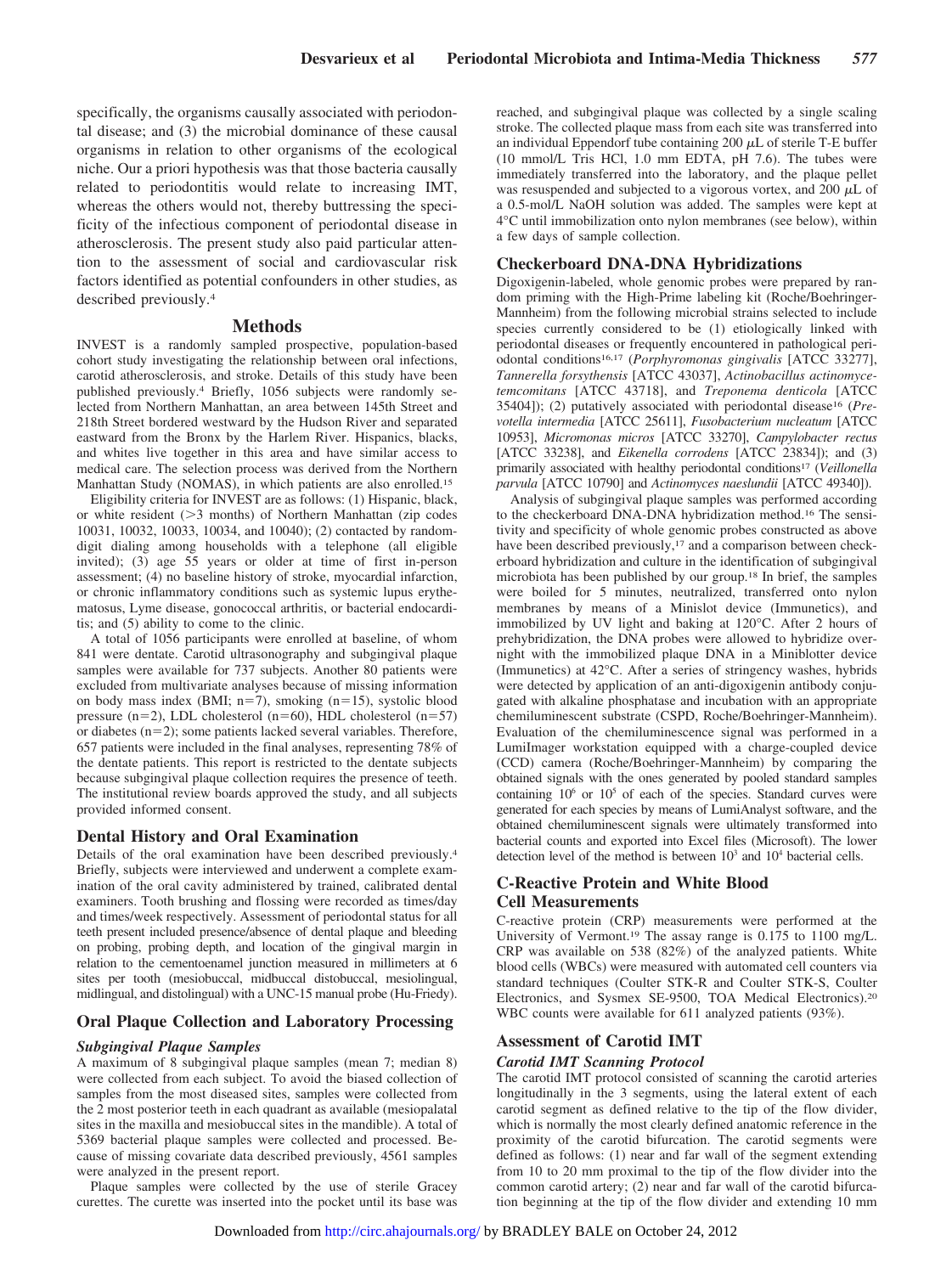proximal to the flow divider tip; and (3) near and far wall of the proximal 10 mm of the internal carotid artery. Fine transducer angulations were used to clearly display both the blood-intima and media-adventitia boundaries on both the near and far walls of the artery, and the transducer was moved toward the mandible until the lumen area increased with the appearance of the carotid bifurcation, and finally the internal carotid artery was visualized. The focus was positioned at the 40-mm depth of the near or the far wall depending on the optimized image during scanning. In the case of plaque presence, carotid IMT was measured outside the portion of plaque. Minimum IMT site criteria in INVEST specify that at least 4 carotid IMT sites must be insonated and measurable.

#### *Carotid IMT Reading Protocol*

Carotid IMT measurements were performed offline with IMAGE-Pro version 5.1 (Microsoft) image-analysis software. Recorded image sequences (on S-VHS tapes) were reviewed frame by frame to select the best-quality images for measurement. On each frame, the visualized blood-intima and media-adventitia boundaries were marked with a mouse-controlled caliper within the defined segment. Leading edges were traced with the calipers for measurement of the far walls, and trailing edges were traced for measurement of the near walls. Carotid IMT was calculated as a composite measure (mean of the 12 sites) that combined the near and the far wall of the maximal common carotid artery IMT, the maximal bifurcation IMT, and the maximal internal carotid artery IMT bilaterally.

#### **Risk Factor Assessment**

Data were collected through interview by trained research assistants, medical record reviews, physical and neurological examination by study physicians, in-person measurements, and fasting (overnight) blood specimens. All assessments were conducted in English or Spanish. Race/ethnicity was based on self-identification.15

Subjects were interviewed about sociodemographic characteristics, cardiovascular risk factors, and other medical conditions. Standardized questions were adapted from the Centers for Disease Control and Prevention Behavioral Risk Factor Surveillance System as described previously.4

Anthropometric measurements of height and weight were determined with calibrated scales. Research assistants measured blood pressure using a calibrated aneroid sphygmomanometer (Omron), and the average of 2 measurements was used in analysis, as described previously.21

Blood samples were sent for complete blood count on enrollment. Fasting glucose and lipid panels were measured as described previously.21 LDL cholesterol was computed with the Friedewald equation.21 Diabetes mellitus was defined by a history of diagnosed diabetes or the use of insulin or hypoglycemic medication, or a fasting glucose  $\geq$ 126 mg/dL (7.7 mmol/L). Smoking was assessed both categorically (currently smoking, former smoking, or never smoking) and continuously as total pack-years of cigarette smoking, as described previously.4 A physical activity survey was adapted from the National Health Interview Survey of the National Center for Health Statistics, which is considered reliable in the evaluation of elderly subjects.22

#### **Statistical Analysis**

All analyses were performed with SAS Windows 8.0. Laboratory analysis provided a relative quantity of bacteria per subgingival plaque sample by comparing all samples to known standards (see methods above). For each microbial species, bacterial values were then natural log transformed, averaged within mouth, and standardized by dividing these values by the log-transformed population standard deviation. As a result, 1 SD on the natural log scale was equivalent across microbes. Thus, for each person, microbial exposure was defined in 3 ways. First, summing the standardized values for the 11 microbes analyzed created a cumulative subgingival bacterial burden score. Second, we used (1) the consensus of the 1996 World Workshop in Periodontics that identified the 3 bacterial species causally related to periodontal disease (*P gingivalis, T forsythensis*, and *A actinomycetemcomitans*)23 and (2) the definition

| <b>TABLE 1. Characteristics Across Cumulative Bacterial Burden</b> |  |
|--------------------------------------------------------------------|--|
| Tertiles, Adjusted for Age and Gender (% or Mean $\pm$ SE)         |  |

| Variable                            | Tertile I<br>$(n=219)$ | Tertile II<br>$(n=219)$ | Tertile III<br>$(n=219)$ |
|-------------------------------------|------------------------|-------------------------|--------------------------|
| Sociodemographic variables          |                        |                         |                          |
| Age,* y                             | $70 + 0.6$             | $70 + 0.6$              | $67 + 0.6$               |
| Female gender, %                    | 61                     | 58                      | 62                       |
| Completed high school, %            | 55                     | 53                      | 52                       |
| Hispanic, %                         | 55                     | 54                      | 53                       |
| Black, %                            | 22                     | 19                      | 28                       |
| White, %                            | 20                     | 24                      | 17                       |
| Other race/ethnicity, %             | 3                      | 3                       | 2                        |
| Lifestyle and behavioral variables  |                        |                         |                          |
| Former smokers, %                   | 36                     | 38                      | 34                       |
| Current smokers, %                  | 13                     | 11                      | 15                       |
| Pack-years of smoking               | $12 + 1.6$             | $12 + 1.6$              | $12 + 1.6$               |
| No physical activity, † %           | 34                     | 42                      | 46                       |
| Light physical activity, † %        | 52                     | 46                      | 41                       |
| Moderate/heavy physical activity, % | 13                     | 13                      | 11                       |
| Brushing at least 1/d, %            | 97                     | 97                      | 99                       |
| Flossing at least 1/d* %            | 55                     | 45                      | 35                       |

\* $P$ <0.05 for any difference in tertiles.

†*P*0.10 for any difference in tertiles.

of Socransky's red complex,24 which further identifies those bacterial species that covary with causal microbes in pathological periodontal pockets (which led to the addition of *T denticola*), to create an etiologic bacterial burden score, defined a priori, which comprised the 4 bacterial species (*A actinomycetemcomitans, P gingivalis, T forsythensis*, and *T denticola*). Finally, we evaluated the predominance of the etiologic bacterial group in the ecological niche by creating a dominance score. Dominance scores were computed for the etiologic microbial group by dividing the etiologic bacterial burden by the cumulative bacterial burden. Thus, the "nonetiologic" bacterial group comprised the group of bacteria deemed putatively associated with periodontal disease23 (*C rectus*, *E corrodens*, *F nucleatum*, *M micros*, *P intermedia*) and the "health-associated" bacterial group24 (*A naeslundii*, *V parvula*) as previously defined.23,24 The differentiation between the etiologic and nonetiologic (putative and health-associated) bacterial groups was intended to determine the bacterial specificity of our results.

Mean carotid IMT was regressed on tertiles of these independent variables with linear regression models. All adjusted models included the following covariates: age, BMI, sex, race/ethnicity (Hispanic, black, or white), education (defined dichotomously as completed high school, yes or no), smoking (defined as never, former, and current), diabetes, systolic blood pressure, LDL cholesterol, and HDL cholesterol. Secondary analyses included prediction of CRP and WBC count from the bacterial variables.

### **Results**

# **General Characteristics**

Sixty percent of the 657 participants were females, and males were younger  $(67\pm8$  versus  $70\pm9$  years;  $P<0.001$ ). The study population was predominantly triethnic, with 57% Hispanics, 23% non-Hispanic blacks, and 18% non-Hispanic whites (the remaining 2% reported "other"). Ninety-five percent of Hispanics were foreign born, with most from the Dominican Republic.4 Additional characteristics of the study participants are given in Table 1. Mean carotid IMT was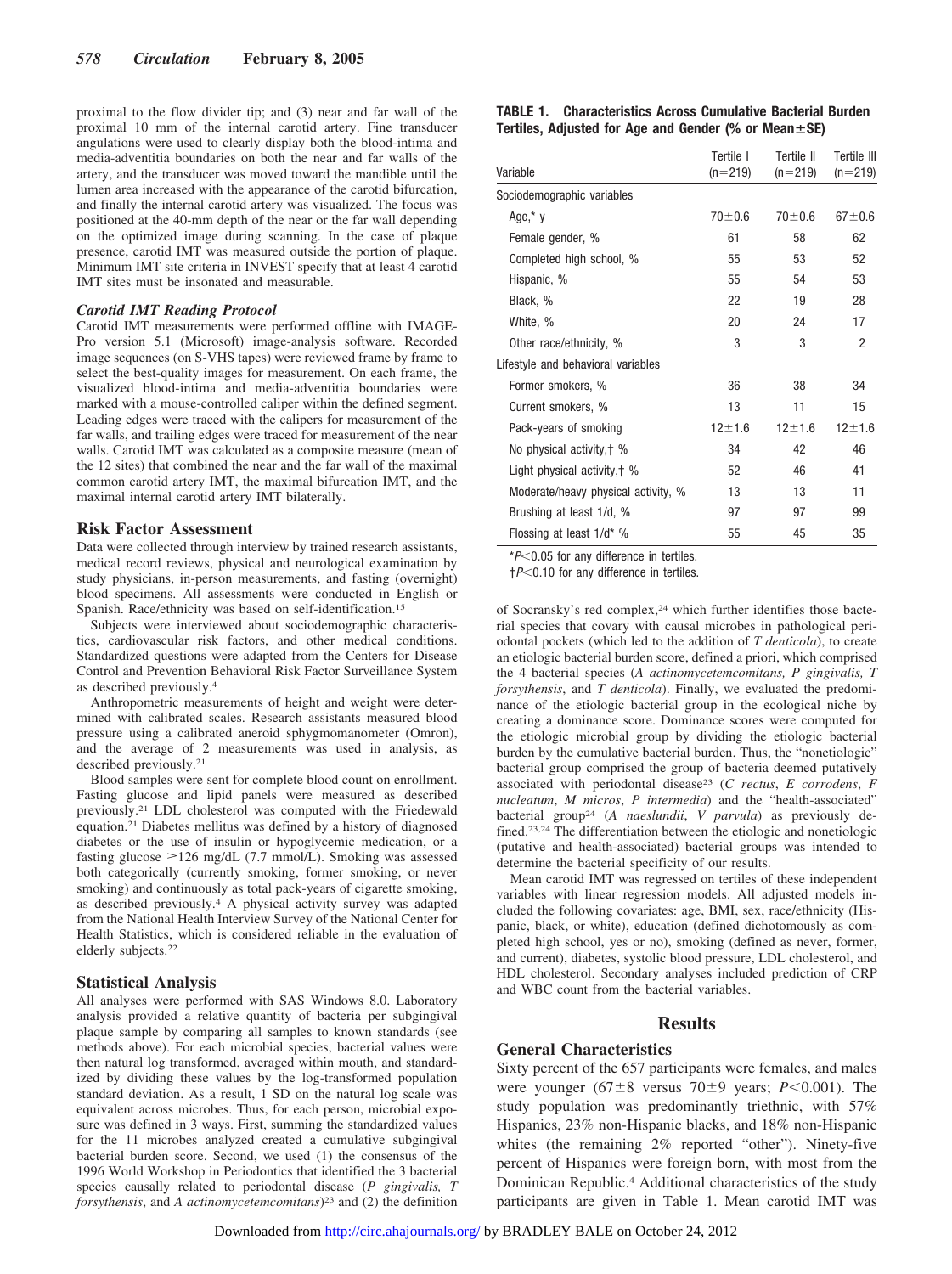**TABLE 2. Microbe Specific DominanceSD per Mouth Before and After Natural Log Transformation (Among Measured Oral Microbes)**

|                         | No Ln             | Ln                |  |
|-------------------------|-------------------|-------------------|--|
| Microbe                 | Transformation, % | Transformation, % |  |
| Etiologic*              |                   |                   |  |
| A actinomycetemcomitans | $2 + 2$           | $8 + 1$           |  |
| P gingivalis            | $9 + 12$          | $9+1$             |  |
| T denticola             | $8 + 8$           | $9+1$             |  |
| T forsythensis          | $4\pm4$           | $9+1$             |  |
| Putative*               |                   |                   |  |
| C rectus                | $1 \pm 1$         | $8 + 0.5$         |  |
| E corrodens             | $3 + 4$           | $9+1$             |  |
| F nucleatum             | $6 \pm 5$         | 9±1               |  |
| M micros                | $9 + 10$          | $9+1$             |  |
| P intermedia            | $20 + 19$         | $10+1$            |  |
| Health associated*      |                   |                   |  |
| A naeslundii            | $34 + 24$         | $11 \pm 1$        |  |
| V parvula               | $4\pm4$           | 9±1               |  |

\* Etiologic, putative, and health-associated bacterial groups defined a priori.<sup>27</sup> Because we measured only a highly select set of microbes among those known to be prevalent in human gingiva, the percent distribution should not be generalized to all microbes.26

 $0.86\pm0.12$  mm and was thicker in males than in females after adjustment for age and BMI (0.89 versus 0.84 mm, *P*<0.0001).

With adjustment for age, gender, and BMI, average carotid IMT was thickest among blacks  $(0.89 \pm 0.009 \text{ mm})$ , followed by whites  $(0.88\pm0.010$  mm) and Hispanics  $(0.84\pm0.006$  mm;  $P<0.0001$  for any difference among ethnic groups). These comparisons were consistent in analyses across carotid segments.

An analysis of the periodontal microbiology showed an unequal distribution, with a predominance of *A naeslundii* (34%), followed by *P intermedia* (20%), those 2 bacteria accounting for 54% of the subgingival microbiota assessed. The etiologic cluster of 4 bacteria accounted for 23% of the microbiota assessed in absolute numbers and 35% after natural log transformation (Table 2).

# **Validation of A Priori Concepts About Microbial Groups**

Correlations between groups were 0.8 between the etiologic and putative pathogen groups, 0.39 between health-associated and etiologic bacteria, and 0.46 between health-associated and putative bacteria. In an effort to validate the a priori definition of the 3 groups of etiologic, putative, and health-associated bacteria, we ran a multiple regression model that related clinical periodontal characteristics to the 3 standardized burden scores (Table 3). Across tertiles, higher etiologic bacterial burden was associated with a higher extent of periodontitis, the putative burden was associated with an intermediate increase in the extent of periodontitis, and the group of bacteria defined as health associated were associated with a progressively lower extent of periodontitis. The findings were similar for pocket depth (Table 3). Thus, we considered our choice of microbes to be validated by their expected relations with clinical periodontal disease.

# **Cumulative Periodontal Bacterial Burden and Carotid IMT**

After adjustment for conventional risk factors, mean carotid IMT increased across tertiles of cumulative bacterial burden from  $0.84$  to  $0.86$  to  $0.87$  mm (*P* for trend=0.04). In secondary analyses  $(n=506)$  with additional adjustments for both WBC count and CRP, mean carotid IMT values were 0.83, 0.85, and 0.86 mm across tertiles of increasing microbial burden  $(P$  for trend=0.02). In a fully adjusted model, WBC and CRP values remained stable across tertiles of cumulative bacterial burden (5.81, 5.89, and 6.01 cells  $\times 10^{9}$ /L, *P* for trend=0.29, and 3.89, 4.34, and 4.15 mg/L, *P* for trend=0.76, respectively).

# **Etiologic Bacterial Burden and Carotid IMT**

Adjusted mean carotid IMT increased across tertiles of etiologic bacterial burden from 0.84, 0.86, to 0.87 mm (*P* for trend=0.03) (Table 4). After additional adjustment for CRP and WBC values, the relationship remained present, with mean carotid IMT increasing from 0.83 and 0.85 to 0.86 mm (*P* for trend=0.02; Figure 1). However, although WBC values increased across tertiles of etiologic bacterial burden

| Variable                             | Tertile I   | Tertile II    | Tertile III   | Р        |
|--------------------------------------|-------------|---------------|---------------|----------|
| Etiologic burden                     |             |               |               |          |
| Percent of sites with PD $\geq$ 3 mm | $31 + 0.02$ | $38 + 0.02$   | $63 + 0.02$   | < 0.0001 |
| Percent of sites with AI $\geq$ 3 mm | $44 + 0.02$ | $53 \pm 0.02$ | $71 + 0.02$   | < 0.0001 |
| Putative burden                      |             |               |               |          |
| Percent of sites with PD $\geq$ 3 mm | $37 + 0.02$ | $47 + 0.02$   | $48 + 0.02$   | 0.0002   |
| Percent of sites with AI $\geq$ 3 mm | $48 + 0.02$ | $57 + 0.02$   | $63 + 0.02$   | 0.001    |
| Health-associated burden             |             |               |               |          |
| Percent of sites with PD $\geq$ 3 mm | $49 + 0.02$ | $43 + 0.02$   | $39 + 0.02$   | < 0.0001 |
| Percent of sites with AL $\geq$ 3 mm | $60 + 0.02$ | $56 \pm 0.02$ | $52 \pm 0.02$ | 0.03     |

**TABLE 3. MeanSE Clinical Periodontal Measures Across Tertiles of Microbial Burden**

PD indicates pocket depth; AL, attachment loss. n=644 for AL and n=654 for PD. Some participants had missing clinical attachment loss  $(n=13)$  and pocket depth  $(n=1)$  measures, respectively, owing to crowns, restorations, or other reasons. The table presents 2 models (dependent variables: percent of sites with PD  $\geq$ 3 mm or percent of sites with AL  $\geq$ 3 mm), each adjusted for age and gender, plus etiologic, putative, and health-associated microbe burdens.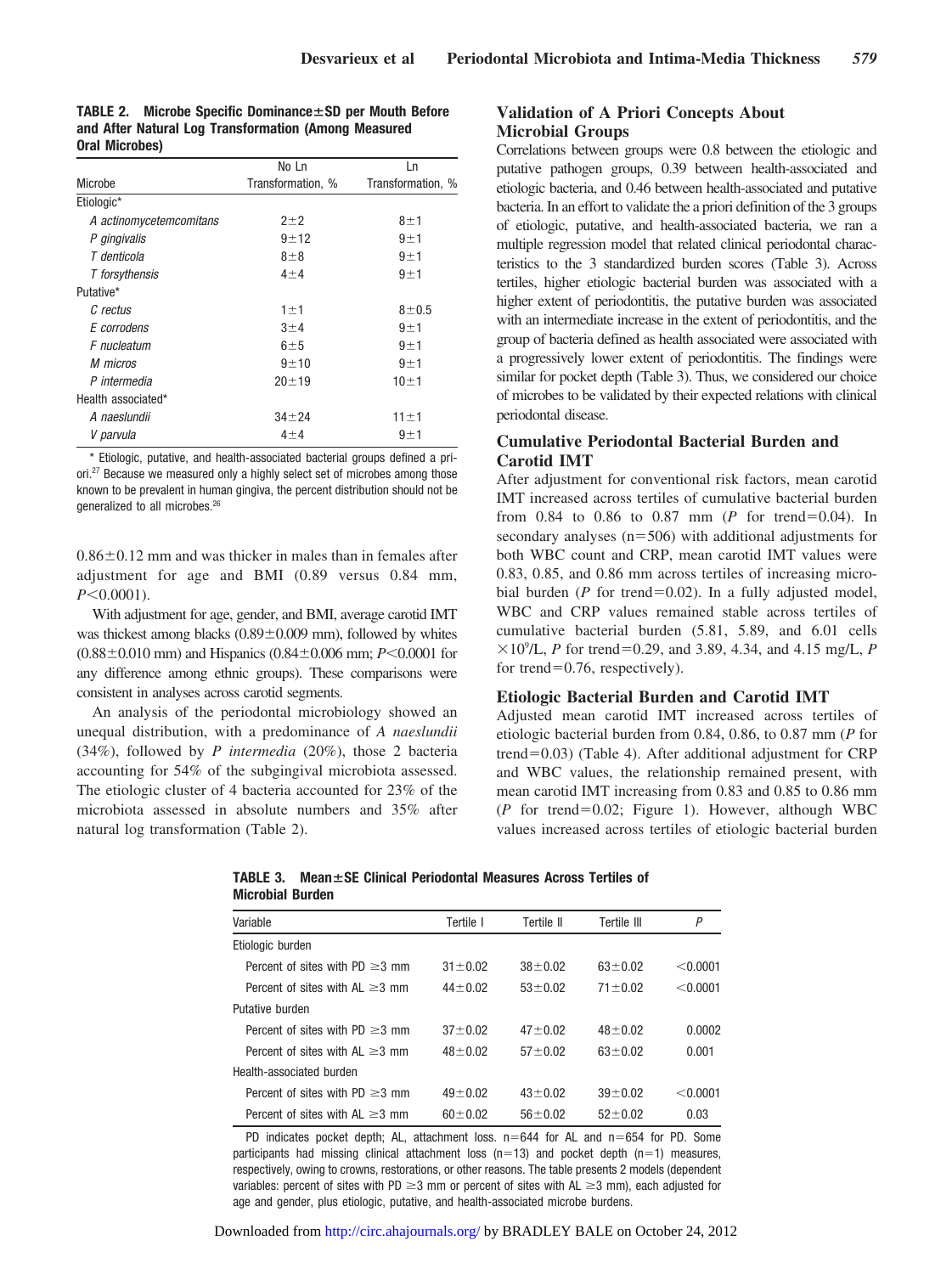

**Figure 1.** Mean carotid IMT, CRP, and WBC across tertiles of etiologic bacterial burden. WBC count and CRP values adjusted for age, BMI, gender, race/ethnicity, smoking, systolic blood pressure, education, diabetes, HDL cholesterol, and LDL cholesterol; IMT values additionally adjusted for WBC count and CRP. Some participants were missing data on WBC ( $n=46$ ) or CRP ( $n=119$ ).

 $(5.57, 6.09, \text{ and } 6.03 \text{ cells } \times 10^9/\text{L}, P \text{ for trend} = 0.01)$ , CRP values remained stable (3.96, 4.29, and 4.14 mg/L, *P* for trend-0.82; Figure 1). In an additional model that further included health-associated and putative bacterial groups as independent variables of interest, the relationship of the etiologic bacterial group with carotid IMT thickness remained, whereas no relationship existed with the other 2 bacterial groups (Figure 2).

#### **Bacterial Dominance and Carotid IMT**

We further conducted an analysis to examine the dominance of etiologic bacteria in the studied ecological niche, that is, controlling for other bacteria by division rather than by including them as covariates. After adjustment for conventional risk factors, mean carotid IMT increased with increasing dominance of the etiologic bacterial group (Table 4). This relationship of carotid IMT with the ecological dominance of etiologic bacteria was present irrespective of the level of statistical adjustment



**Figure 2.** Mean carotid IMT across tertiles of bacteria burden: etiologic, putative, and health-associated bacterial burdens, adjusted for age, BMI, smoking, systolic blood pressure, race/ ethnicity, gender, diabetes, education, LDL cholesterol, and HDL cholesterol. The standard error for each of the 9 mean IMT values is  $\approx$  0.009 mm.

(Table 4). Again, WBC, but not CRP, increased across tertiles of bacterial dominance (5.67, 6.01, and 6.00 cells  $\times 10^9$ /L, *P* for trend-0.09) and 4.05, 4.20, and 4.19 mg/L, *P* for trend-0.86). All results above were unchanged in analyses that adjusted for brushing, flossing, and physical activity.

# **Exploratory Analysis of Other Bacterial Species in Relation to Carotid IMT**

We performed exploratory analysis to examine whether any of the bacteria that were not labeled a priori as etiologic contributors to periodontitis could enhance the relationship of the etiologic group with carotid IMT. We ran several analyses in which we (1) systematically removed each of the 4 etiologic bacteria from the a priori etiologic burden score and (2) systematically added each of the nonetiologic bacteria to the a priori etiologic burden score. In each analysis, we studied carotid IMT in relation to the test set of bacteria in that analysis. All microbial species in the set labeled a priori as etiologic contributed to prediction of carotid IMT, and the relationship weakened with removal of any of the 4 microbes. However, the relationship with carotid IMT thickness improved to a difference across tertiles of 0.05 mm when *M micros* was added to the set of 4, and the new set was expressed as "dominance" among the set of measured microbes. No other bacterial species improved the relationship with carotid IMT. Thus, for the set of bacteria that included *P gingivalis*, *A actinomycetemcomitans*, *T forsythensis*, *T denticola*, and *M micros*, the mean carotid IMT across tertiles was 0.83, 0.87, and 0.88 mm (*P* for trend  $\leq 0.0001$ ); however, *M micros* was unrelated to worsening clinical periodontal status.

#### **Discussion**

We report a positive independent relationship between carotid IMT and cumulative periodontal bacterial burden. Furthermore, we have shown that the observed relationship with carotid IMT reflects both the burden and dominance of those pathogens etiologically related to periodontal disease in the subgingival microbial niche. These findings strengthen the hypothesis that oral infections may contribute to cardiovascular disease morbidity and bolster the supposition that accelerated atherosclerotic development is a possible mechanism connecting chronic infections and cardiovascular disease.

In the present study, we collected and analyzed an average of 7 subgingival plaque samples per mouth and were careful not to simply select the most periodontally diseased sites for bacterial sampling. Although the latter might have increased our likelihood of positive findings, we opted instead for a protocol that would give us a representative picture of the subject's periodontal microbiota, under the assumption that it would likely be most relevant to systemic health.

Furthermore, because we were concerned that overall pathogen burden might simply reflect poor oral and perhaps general health, we performed additional analyses focused on the burden of those specific bacteria admitted as causally related to periodontal disease.23,24 Both the validity and robustness of the present findings were enhanced, because these etiologic pathogens were the ones driving the relationship with increasing carotid IMT. This specificity argues against an overall health effect. Moreover, these findings could not be accounted for by lifestyle variables such as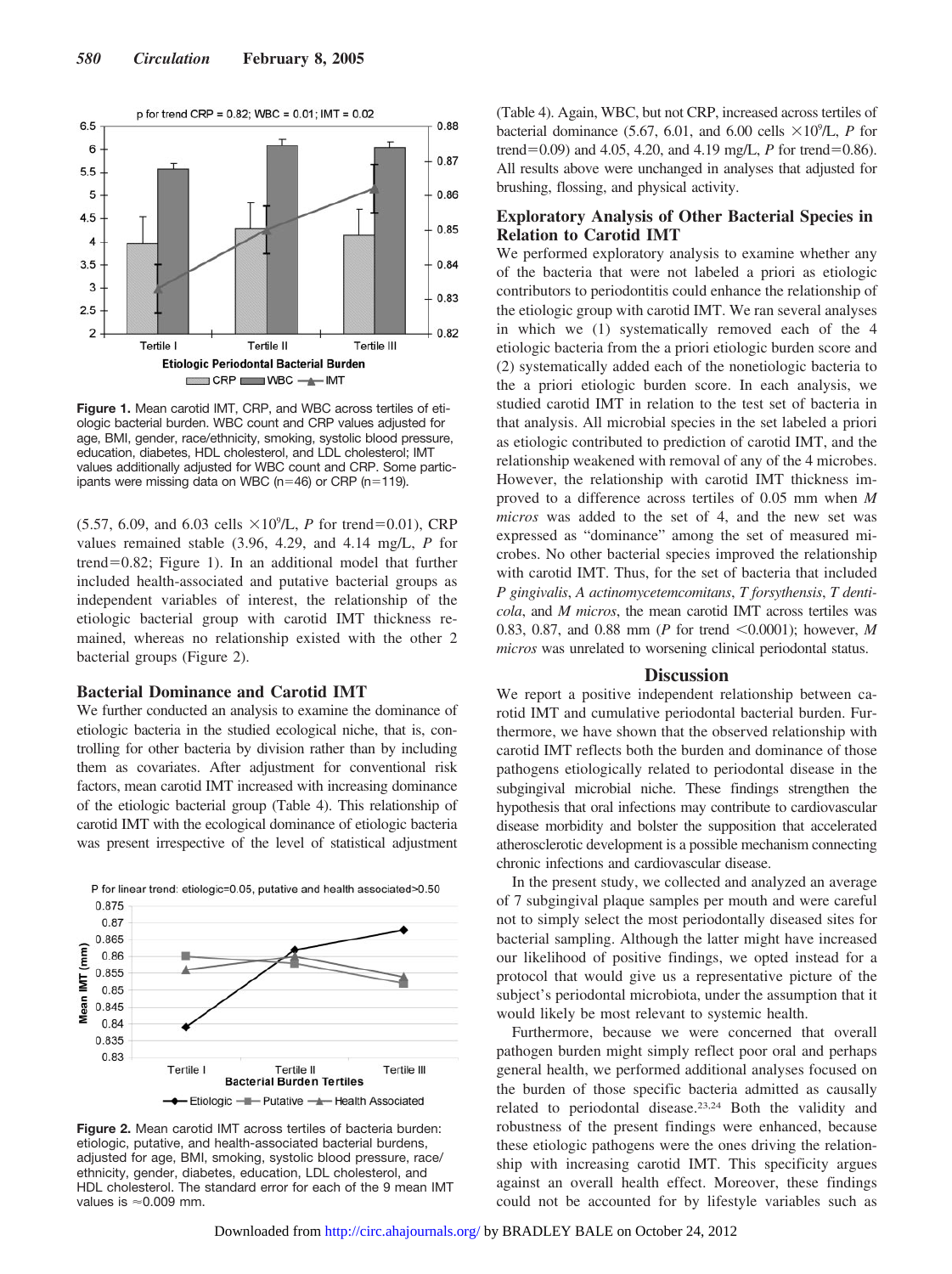| Exposure            | Tertile I        | Tertile II       | Tertile III    | P for        |
|---------------------|------------------|------------------|----------------|--------------|
| Definitions         | $(n=219)$        | $(n=219)$        | $(n=219)$      | Linear Trend |
| Cumulative burden   | $0.84 \pm 0.008$ | $0.86 \pm 0.008$ | $0.87 + 0.008$ | 0.04         |
| Etiologic burden    | $0.84 \pm 0.010$ | $0.86 \pm 0.008$ | $0.87 + 0.010$ | 0.03         |
| Etiologic Dominance | $0.84 \pm 0.008$ | $0.85 \pm 0.007$ | $0.88 + 0.008$ | 0.002        |

**TABLE 4. Adjusted MeanSE Carotid Artery IMT Across Increasing Tertiles of Periodontal Bacterial Exposure Definitions**

The table presents 3 models, the first with IMT predicted from cumulative burden, the second with IMT predicted by etiologic microbe burden, and the third with IMT predicted by etiologic dominance. Burden is a measure of the size of the microbial population (see Methods) cumulated over 4 etiologic, or all 11 (cumulative) microbes assessed. Etiologic dominance is the etiologic burden divided by the cumulative burden. All models adjusted for age, body mass index, sex, race/ethnicity, education, smoking, diabetes, systolic blood pressure, LDL-cholesterol, and HDL-cholesterol.

brushing, flossing, and physical activity, which adds further support to the concept of a relationship independent of healthy behaviors. Additionally, by design, subjects were enrolled from 5 specific zip codes in northern Manhattan, minimizing the possibility of socioeconomic bias. Interestingly, although these periodontally etiologic pathogens were not the largest contributors to the measured absolute bacterial burden (representing only 23% of bacterial distribution), only 1 additional bacterial species (*M micros*) added to the relationship with carotid IMT.

Neither WBC nor CRP values increased with overall bacterial burden; however, WBC values, but not CRP values, tended to rise with both increasing levels of etiologic bacterial burden and carotid IMT, which suggests a possible direct role of certain, but not all, infections. Although these findings add to the evidence that microbiological burden may be important in atherosclerosis,<sup>5,6</sup> they also demonstrate that a level of specificity exists. In the present study, the implicated bacteria share a common pathogenicity toward the periodontium, which may extend to the vasculature, via release of cytokines,<sup>25</sup> molecular mimicry,<sup>26</sup> repeated bacteremias, or a hyperinflammatory response to a distant aggression.7–9

Because CRP values in this population were relatively elevated (mean  $4.1 \pm 7.6$  mg/L; median 1.9 mg/L), it is possible that the contributions of CRP were masked; CRP might discriminate better at lower values. Nevertheless, even after removal of the extreme CRP values or natural log transformation, we consistently found no relationship between CRP and either IMT or etiologic burden. This would be consistent with the findings by Folsom et  $al<sup>27</sup>$  of no crosssectional relationship between CRP and carotid IMT in the Atherosclerosis Risk In Communities (ARIC) study. This does not, however, exclude an indirect inflammatory role, because other studies have found positive associations between increasing extent of periodontal disease and systemic markers of inflammation.<sup>7,8</sup> Slade et al<sup>7</sup> noted that the relationship between periodontal disease and CRP was only present among individuals with low BMI, with the strongest findings among participants with  $BMI = 20$  kg/m<sup>2</sup>. If BMI is truly a modifying factor, the higher average BMI in the INVEST population  $(>=28 \text{ kg/m}^2)$  might explain the differing findings.

DNA-DNA hybridization is a reliable method that has been directly compared with culture.18 It generally yields higher values than culture because, unlike culture, it does not require preservation of bacterial viability, thus allowing for identification of dead bacteria whose DNA was preserved in the

subgingival plaque. Thus, in the context of the hypothesis of chronic infections influencing carotid IMT, we believe this method to be preferable, because it allows an investigation of a larger window of past exposure. It is also particularly suitable for epidemiological studies, because it allows the relatively rapid analysis of large numbers of plaque samples with respect to multiple species.

Direct assessment of bacterial load by means of DNA-DNA hybridization may be preferable over the serological study of antibody titers in dentate subjects in that it quantifies the microbial burden in a manner unregulated by the host immune status. Conversely, bacterial DNA recovery does not discriminate between states of colonization, with or without disease. Unlike the presence of bacteria in the bloodstream, which generally signifies pathology, the oral cavity naturally harbors multiple bacterial species, some of them associated with good health.<sup>23,24</sup> This underscores the importance of taking into account the relative burden and dominance of specific bacteria.

Nevertheless, we make no assumptions about the precise number of microbes present but only as to the relative ranking of proportional burden between individuals. Thus, we refrained from reporting exact bacterial level values but rather ranked bacterial burden across tertiles. The present findings should be seen in the context of both the advantages and limitations of the hybridization method used.

The magnitude of carotid IMT changes reported here is in keeping with values that have been deemed significant in prior observational and interventional studies. The Etude du Vieillssement Arteriel (EVA) reported that a cross-sectional difference of 0.03 mm in carotid IMT was associated with a 15-mm Hg increase in systolic blood pressure,28 and the Longitudinal Study of Aging reported that a cross-sectional difference of 0.04 mm in carotid IMT thickness was equivalent to a 10-year age difference in subjects without bulbar plaque.<sup>29</sup> In progression studies, Hodis et al<sup>30</sup> reported that a 0.03-mm/y increase in carotid IMT is associated with a 2.3-increased relative risk for nonfatal myocardial infarction or coronary death. Interventional studies assessing the effect of statins report as clinically significant a difference of 0.0082 mm/y in mean maximum carotid IMT between annualized progression rates with placebo (0.067 mm) and pravastatin (0.059 mm).<sup>31</sup> Thus, notwithstanding obvious design differences, the present finding of a 0.03- to 0.04-mm mean difference between the highest and lowest tertiles of